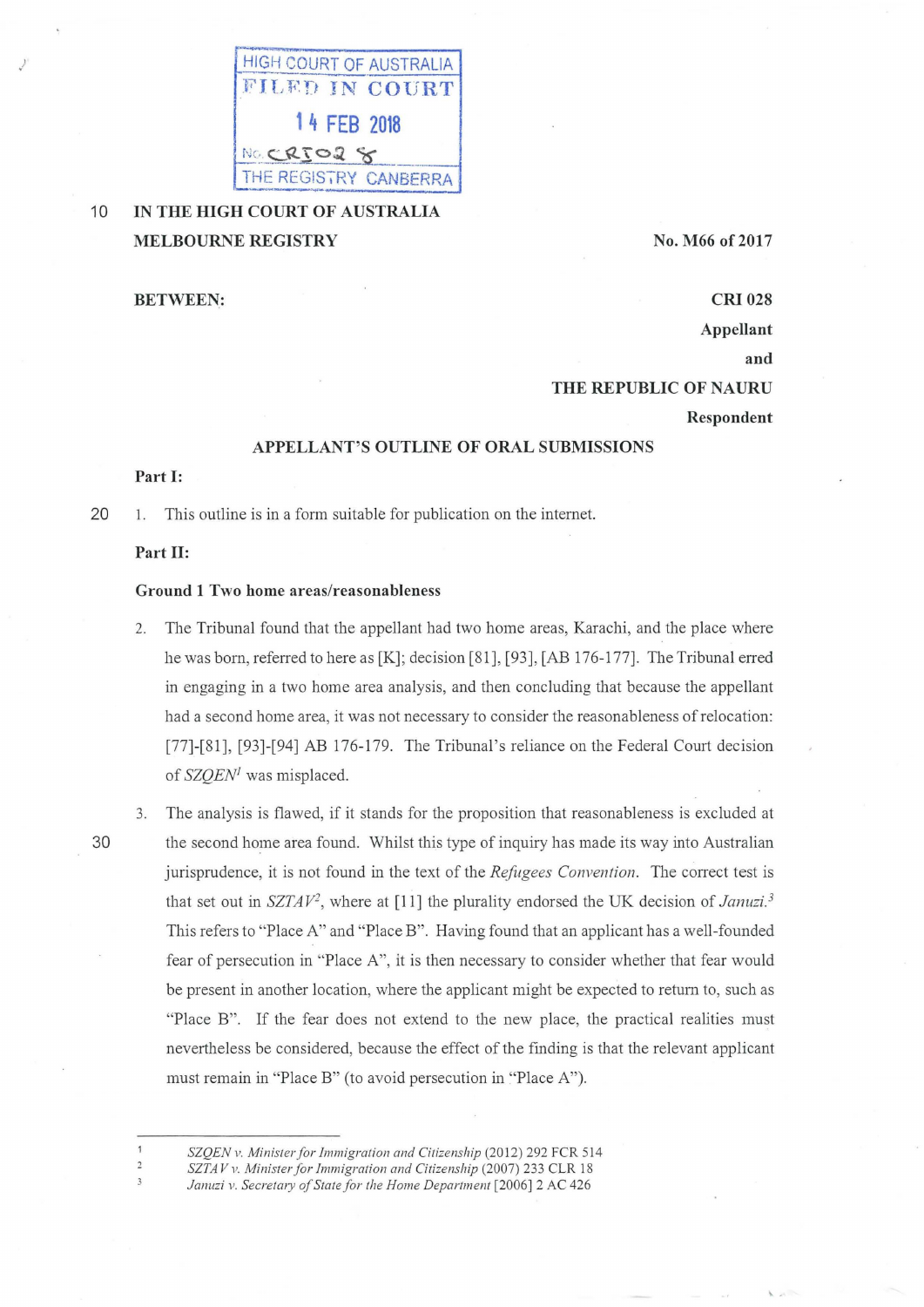- 10 4. It is a distraction to attach significance to the second place identified, beyond the purpose of the exercise, which is simply to identify a place, if it exists, where the applicant does not have a well-founded fear of persecution. At best, the identification of a home area is a logical starting point in the factual inquiry. It has no greater significance than that.
- 5. In the alternative, *SZQEN* is distinguishable. First, in that case, there was no finding that the applicant had two home areas. Secondly, the facts were very different to the present. The applicant there had spent his first 40 years in his home area, then only 18 months in the second place of residence, where his refugee claim arose, and from where he departed the country. It was found that there was no impediment to him returning to the place where he had spent the great majority of his life. Tellingly also, the applicant raised little by way 20 of objection to returning to his former home.
	- 6. The recent Full Federal Court decision of  $CSO15<sup>4</sup>$  is consistent with the appellant's analysis: see in particular [42] and [48].

## **Ground 2 Failure to consider the appellant's wife and child when determining the second home area**

- 7. After going to Karachi in 2007, the appellant had married and had a young child, born in 2010. He owned a house in Karachi. Before leaving for Australia, he had lived and worked in the Karachi for the last 6-7 years. Importantly, he, and his wife and child, had not been to his birthplace since he had come to Karachi in 2007.
- 8. In circumstances where his wife and child were dependent on him, it was artificial to 30 consider the question of a home area through the prism of the appellant alone. His family circumstances had changed entirely in the intervening period. He was no longer a single man, to be measured against his birthplace, in isolation from his family.

#### **Ground 3: Failure to consider family unity principle vis a vis the location [K]**

9. Whilst the Tribunal dealt with and rejected an aspect of the appellant's objection to returning to [K] with his wife (that there was a fear that they would face harm as a mixed Shia/Sunni marriage) and another (that he was estranged from his family because of his "love" marriage), it did not deal with his objection that his wife did not want to go to [K]. The appellant made a clearly articulated claim or objection to this effect. It was squarely

<sup>4</sup>*CSO 15 v. Minister for immigration and Border Protection* [20 17] FCAFC 14